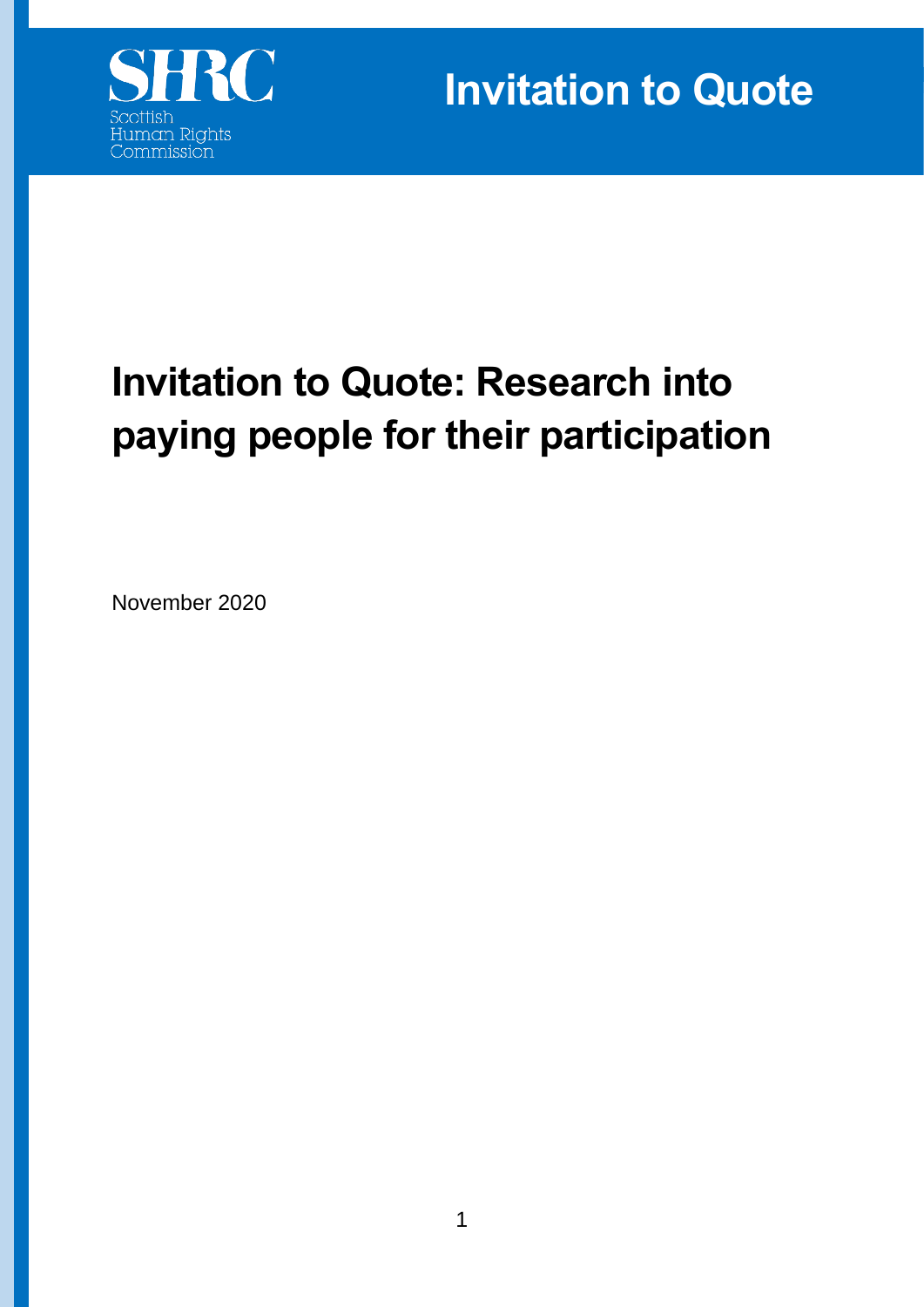## **1. Introduction**

This is an Invitation to Quote for desk-based research to review and evaluate options for the Scottish Human Rights Commission to provide payment for people's participation in our work.

## **2. About the Commission**

The Scottish Human Rights Commission is Scotland's National Human Rights Institution. The Commission was established by the Scottish Commission for Human Rights Act 2006, began operating in 2008 and currently employs 17 staff.

The Commission has a general duty to promote awareness, understanding and respect for all human rights to everyone, everywhere in Scotland, and to encourage best practice in relation to human rights.

To fulfil this duty, the Commission carries out a range of activities including recommending changes to Scottish law, policy and practice as necessary, raising awareness of human rights, carrying out research and monitoring the implementation of human rights standards.

## **3. People's participation in our work**

Throughout different elements of its work, the Commission works with people with lived experience of human rights issues. We use the term "people with lived experience" to mean people who take part in our work in their capacity as individuals, rather than as paid representatives of organisations.

For example, people with lived experience:

- take part in a Reference Group to inform the Commission's work;
- take part in meetings and events with the Commission;
- contribute their experience and expertise to Commission research, evidence-gathering and policy development; and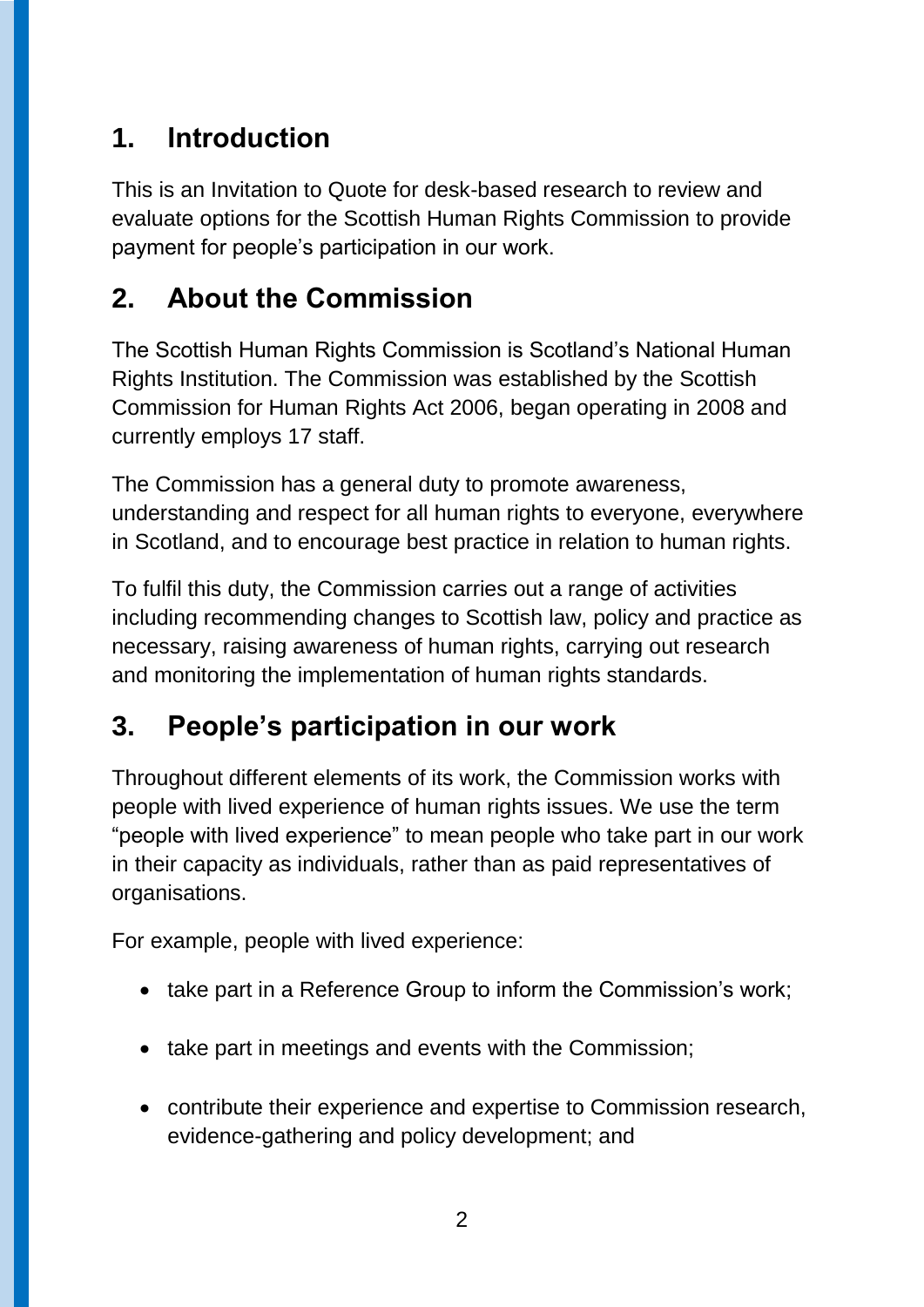• take part in a range of other short, medium and longer term projects and programmes.

### **4. Acknowledgement of participation**

The Commission is committed to working in a way that values people with lived experience on an equal basis with other stakeholders, and to dismantling barriers to people's participation in our work.

Currently, people with lived experience do not receive any form of payment or financial recognition for their participation in the Commission's work, other than reimbursement of their out-of-pocket expenses.

We think it is important to acknowledge and value the expertise of people with lived experience within our work. We would like to explore options for paid participation, so that people with lived experience are working with us on a similar basis to people who work with us as part of their paid employment.

We would like to explore different options for the Commission to pay people with lived experience for their time and expertise when they work with us. We know that there are some challenges to doing this. Things we need to consider include the impact of providing payments on people's social security entitlements; tax rules and implications; issues around creating potential contractual relationships; and our own internal and external audit requirements.

## **5. Research requirements**

To help us find a way forward, we would like to commission some deskbased research.

The research should:

1. Identify, review and summarise the main features of between five and ten models used by other relevant organisations to provide payment to people with lived experience. The Commission will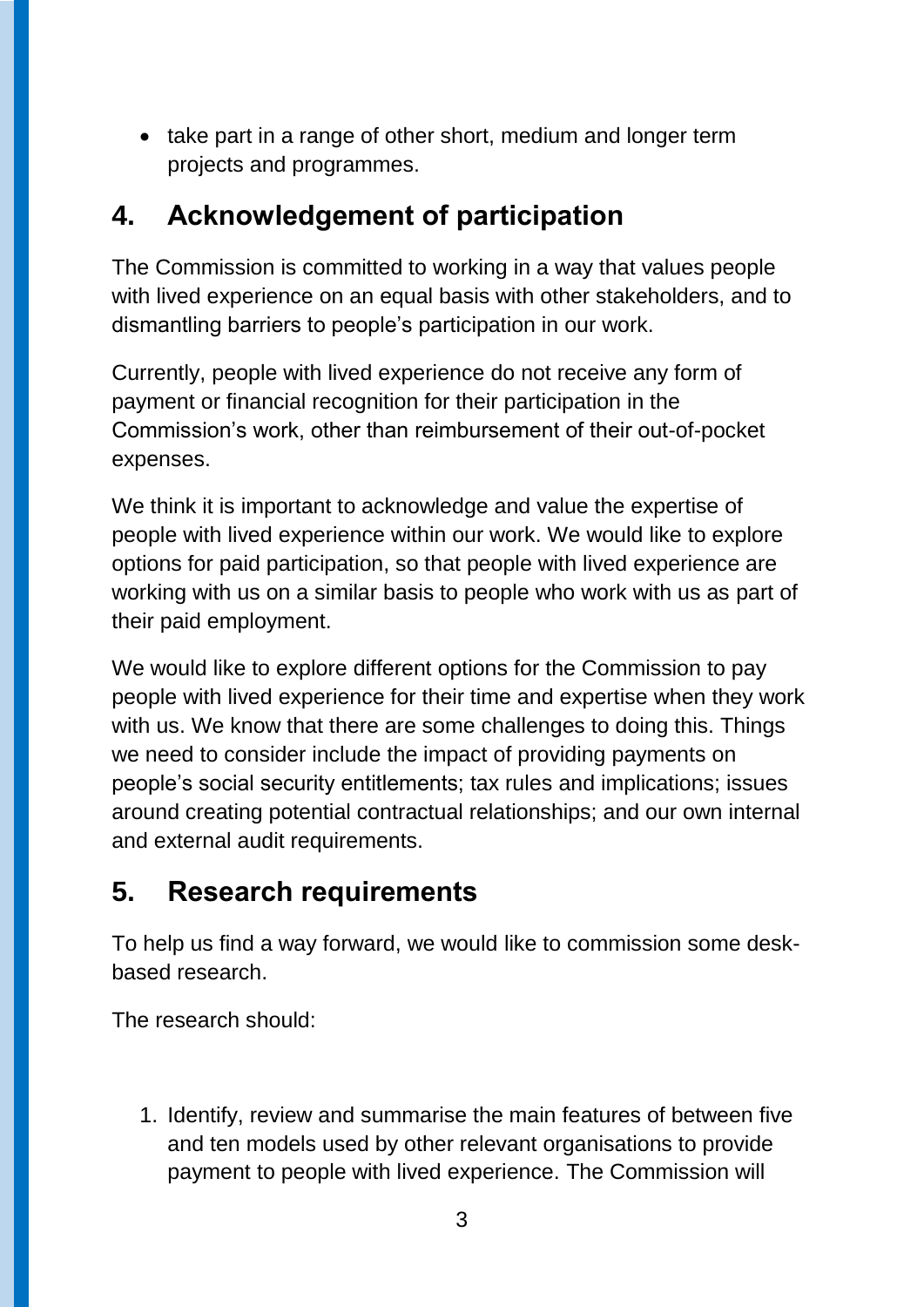provide signposts to a small number of examples we are aware of, as a starting point.

- 2. Identify, review and summarise key legal, regulatory or other constraints and considerations that the Commisson needs to take into account in relation to paying people with lived experience for their participation. This should include consideration of any risks to people themselves of receiving payments.
- 3. Evaluate existing models in relation to legal, regulatory and other constraints and considerations, and make recommendations to the Commission on the best way forward.
- 4. Provide a clear and accessible report on all of the above elements.

#### **6. Budget**

We have a budget of up to £7,000 (including VAT) for this work.

#### **7. Timing and Logistics**

We would like this work to start in January 2021 and be completed by the end of March 2021.

#### **8. What we're looking for in a researcher**

We are looking to appoint someone, or a group of people, who meet the following criteria:

- 1. Track record of researching and analysing complex information leading to clear conclusions and recommendations.
- 2. Knowledge and understanding of good and emerging practice in the fields of public participation, community development, coproduction or similar.
- 3. Practical understanding of the barriers people experience to taking part in policy development or similar processes, including an